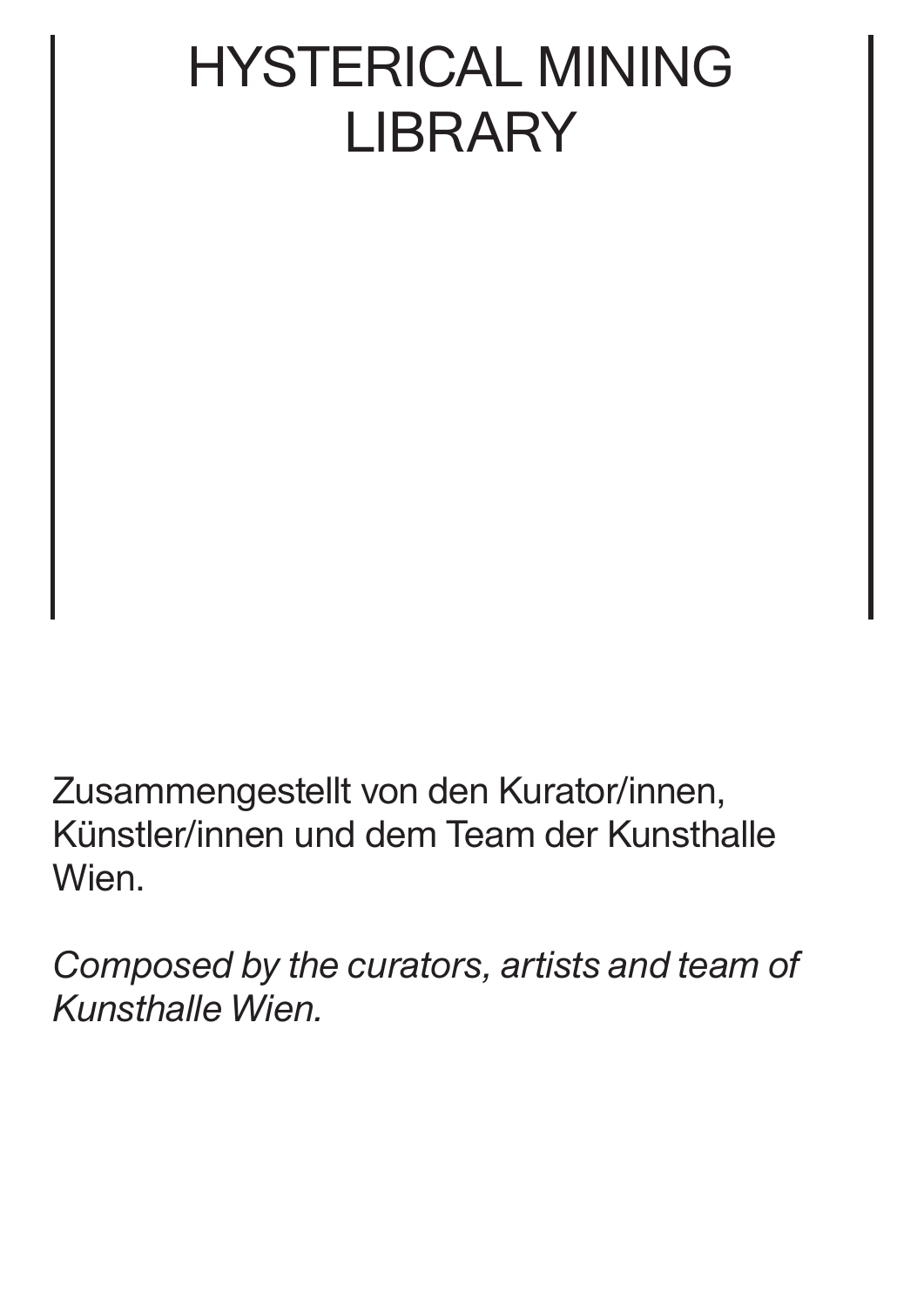**Adam**, Alison: *Artificial Knowing: Gender and the Thinking Machine*, London 1998 **Akrich**, Madeleine: *The De-scription of Technical Objects*, 1992 (facsimilé) **Alderman**, Naomi: *Die Gabe*, 2016

**Alexander**, Jonathan; **Yescavage**, Karen: *Sex and the AI. Queering intimacies*, 2018 **Angerer**, Marie-Luise: *Ecology of Affect: Intensive Milieus and Contingent Encounters*, 2017 (facsimilé)

**Angerer**, Marie-Luise: *Affektökologie: Intensive Milieus und zufällige Begegnungen*, 2017 (facsimilé)

**Anschläge**, no. 8: *Digital Gender*, 2018

**Aranda**, Julieta; **Wood**, Brian Kuan; **Vidokle**, Anton (eds.): *The Internet Does Not Exist*, 2015

**Avanessian**, Armen; **Hester**, Helen: *dea ex machina*, 2015

**Baldauf**, Anette; **Gruber**, Stefan; **Hille**, Moira; **Krauss**, Annette; **Miller**, Vladimir; **Verlic**, Mara; **Wang**; Hong-Kai; **Wieger**, Julia (eds.): *Spaces of Commoning Artistic Research and the Utopia of the Everyday*, 2016

**Baldauf**, Anette; **Weingartner**, Katharina (eds.): *Lips Tits Hits Power? Popkultur und Feminismus*, 1998

**Ballard**, J.G.: *Crash*, 1995

**Barad**, Karen, *Meeting the Universe Halfway: Quantum Physics and the Entanglement of Matter and Meaning*, 2007

**Bazzicheli**, Tatiana: *Networked Disruption: Rethinking Oppositions in Art Hacktivism and the Business of Social Networking*, 2013

**Bennett**, Jane: *Vibrant Matter. A Political Ecology of Things*, 2010

**Bergholtz**, Frédérique; **Fletcher**, Annie (eds.): *Conversation Pieces: Feminist Legacies and Potentials in Contemporary Art Practice*, 2008

**Bousteau**, Fabrice (ed): *Sexes. Images – pratiques et pensées contemporaines*, 2004 **Braidotti**, Rosi; **Bignall**, Simone: *Posthuman Ecologies: Complexity and Process After Deleuze*, 2018

**Braidotti**, Rosi: *Becoming World Together: On the Crisis of Human, 2017* (facsimilé) **Braidotti**, Rosi: *Cyberfeminism with a Difference*, 2016 (facsimilé)

**Bratton**, Benjamin H.: *The Stack. On Software and Sovereignty*, 2016

**Brynjolfsson**, Erik; **McAfee,** Andrew: *The Second Machine Age*, 2014

**Buchanan**, Bruce G.: *A (Very) Brief History of Artificial Intelligence*, 2006 (facsimilé)

**Butler**, Judith: *Das Unbehagen der Geschlechter*, 1991

**Butler**, Judith: *Gender Trouble*, 1990

**Butler**, Octavia E.: *Parable of the Sower*, 1993

**Chun**, Wendy Hui Kyong: *Control and Freedom*, 2008

**Crary**, Jonathan: *Schlaflos im Spätkapitalismus*, 2013

**Crawford**, Kate: *Artificial Intelligence's White Guy Problem*, 2017 (facsimilé)

**Cuboniks**, Laboria: *Xenofeminism: A Politics for Alienation*, 2018 (facsimilé)

**Daniels**, Dieter; **Schmidt**, Barbara. U. (eds.): *Artist as Inventors, Inventors as Artists*, 2008 **Dvorsky**, George; **Hughes**, James: *Postgenderism: Beyond the Gender Binary*, 2008 (facsimilé)

**Eberhart**, Veronika: *9 is one and 10 is none*, 2017

**Eckerman**, Sylvia: *Singularium*, 2015

**Eckerman**, Sylvia: *Algorithmisiert*, 2014

**Engqvist**, Jonatan Habib; **Enqvist**, Annika; **Masucci**, Michele; **Rosendahl**, Lisa;

**Widenheim**, Cecilia (eds.), *Work, Work, Work: A Reader on Art and Labour*, 2012

**Faucheret**, Anne; **Jourdan**, David (eds.): *The Promise of Total Automation*, 2016

**Federici**, Silvia, *Caliban and the Witch: Women, the Body and Primitive Accumulation*, 2017 **Fegerl**, Judith: *In the Charge*, 2017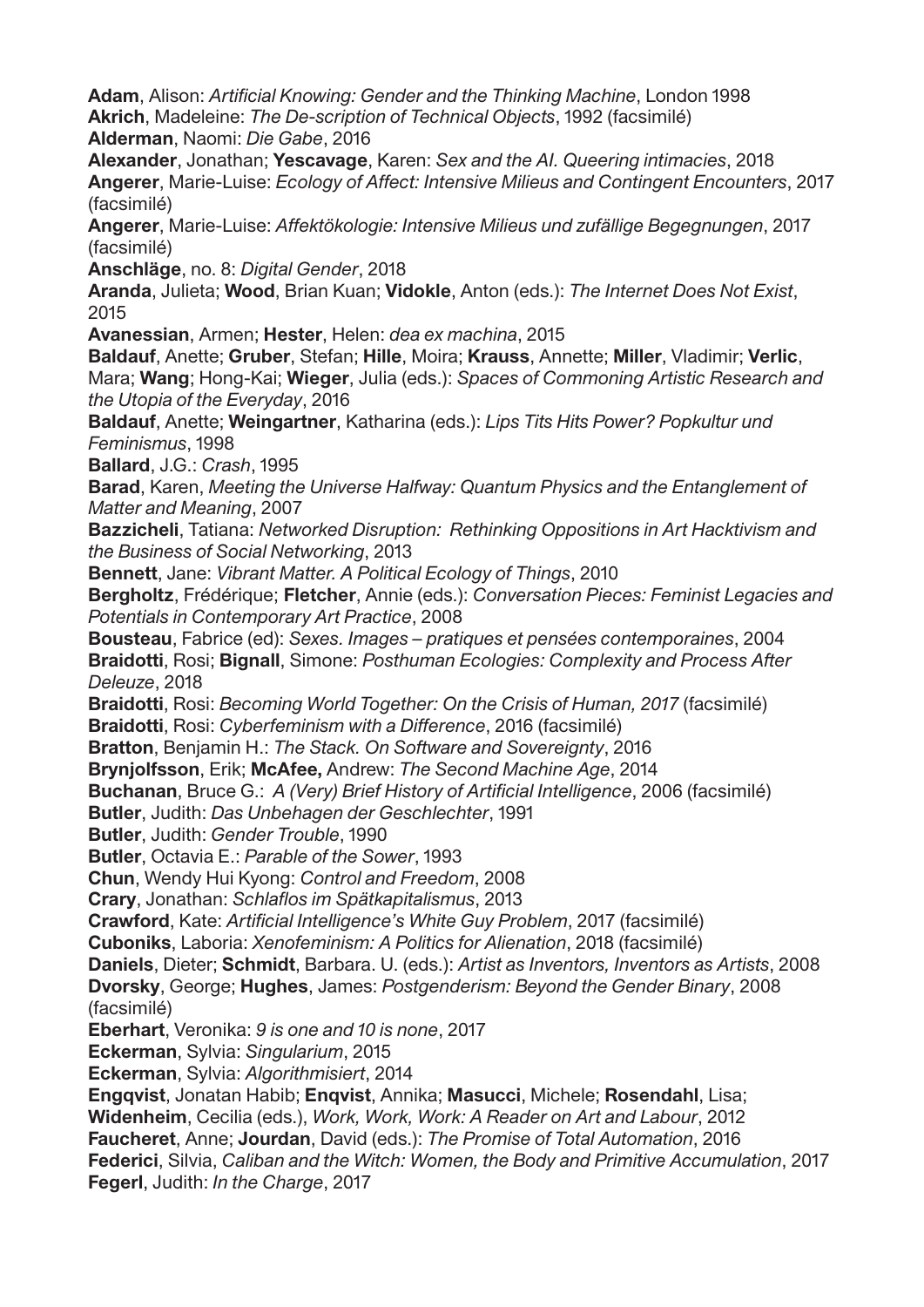**Firestone**, Shulamith: *The Dialectic of Sex*, 1970 **Foster**, Hal: *Prosthetic Gods*, 2004 **Friedan**, Betty: *Der Weiblichkeitswahn oder die Selbstbefreiung der Frau*, 1970 **Friedan**, Betty: *The Feminine Mystique*, 2010 **Giffney**, Noreen; **Hird**, Myra J. (eds.): *Queering the Non/Human*, 2016 **Gilman**, Charlotte Perkins: *Die gelbe Tapete*, 1978 **Gilman**, Charlotte Perkins: *Herland*, 1981 **Gilman**, Charlotte Perkins: *Ihrland*, 2016 **Gilman**, Charlotte Perkins: *The Yellow Wallpaper and Herland*, 2015 **Gonzales**, Michelle Cruz: *The Spitboy Rule: Tales of a Xicana in a Female Punk Band*, 2016 **Gordon**, Kim: *Is it My Body*?, 2014 **Gürer**, Denise: *Pioneering Woman in Computer Science*, 2002 (facsimilé) **Haraway**, Donna: *A Cyborg Manifesto*, 1985 (facsimilé) **Haraway**, Donna: *Monströse Versprechen: Coyote-Geschichten zu Feminismus und Technowissenschaft*, 2017 (facsimilé) **Haraway**, Donna: *Staying with the Trouble: Making Kin in the Chthulucene (Experimental Futures)*, 2016 **Haraway**, Donna: *Unruhig bleiben. Die Verwandtschaft der Arten im Chthuluzän*, 2018 **Harrasser**, Karin: *Körper 2.0*, 2013 (facsimilé) **Hayles**, N. Katherine: *How We Became Posthuman. Virtual Bodies in Cybernetics, Literature and Informatics*, 1999 (facsimilé) **Hester**, Helen: *Xenofeminism*, 2018 **Hird**, Myra J.: *Queering the Non/Human*, 2016 **Holmes**, Brian: *Escape the Overcode*, 2009 **Hopkinson**, Nalo: *Midnight Robber*, 2000 **Hornek**, Katrin: *Stones like us / Steine wie wir*, 2018 **Hutter**, Marcus; **Legg**, Shane: *A Collection of Definitions of Intelligence*, 2007 (facsimilé) **Irigaray**, Luce: *In the Beginning, She Was*, 2012 **Jahrmann**, Margarete; **Schneebauer**, Christa (Hrgs.): *Intertwinedness. Reflecting the Structure of the Net. Überlegungen zur Netzkultur*, 2000 **Joseph**, Branden W. (ed.), *Kim Gordon Is It My Body?*, 2014 **Kapusta**, Barbara: *The Eight and the Fist*, 2017 **Kember**, Sarah: *Cyberfeminism and Artificial Life*, 2002 **Kitchen Politics** (Hg.): *Sie nennen es Leben, wir nennen es Arbeit*, 2015 **Le Guin**, Ursula K.: *The Left Hand of Darkness (Remembering Tomorrow)*, 1987 **Lessing**, Doris: *The Memoirs of a Survivor*, London 1995 **McCarthy**, John: *What is Artificial Intelligence?*, 2001 (facsimilé) **Meyer**, Eva; **Liska**, Vivian (eds.): *What Does The Veil Know?*, 2009 **Millet**, Kate: *Sexual Politics*, 1970 **Millet**, Kate: *Sexus und Herrschaft. Die Tyrannei des Mannes in unserer Gesellschaft*, 1971 **Nestler**, Gerald: *Fluid Taxonomies, Enlitened Elevation, Voided Dimensions, Human Derivatives, Vibrations in Hyperreal Econociety*, 2007 **Nestler**, Gerald: *From Contingent Becoming to Derivative Futures*, 2018 **NGBK**: *Put On Your Blue Genes. BioTech-Kunst und die Verheißungen der Biotechnologie*, 2005 **Pasquinelli**, Matteo (ed.): *Alleys of Your Mind. Augmented Intelligence and Its Traumas*, 2015 **Pasquinelli**, Matteo: *Neuronale Netzwerke und das Unberechenbare: Über die Automatisierung von Intelligenz als Statische Interferenz* (facsimilé)

**Piercy**, Marge: *Er, Sie und Es*, 1999